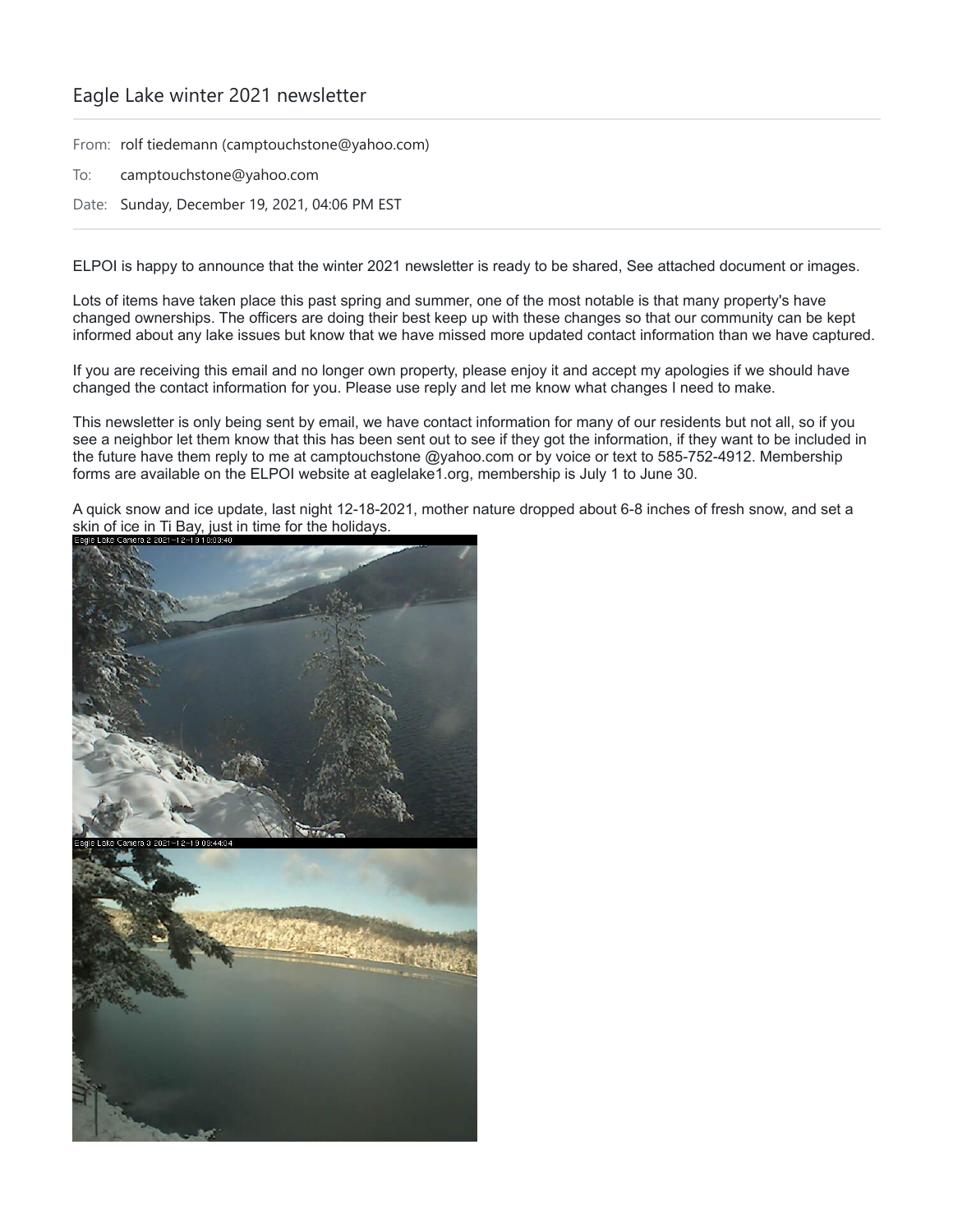more lake images and a time lapse of the days image can be found at [Web Cameras Page | ELPOI](http://www.eaglelake1.org/html/video/webcam.shtml)



.

see the full newsletter as a PDF below or as attached JPG images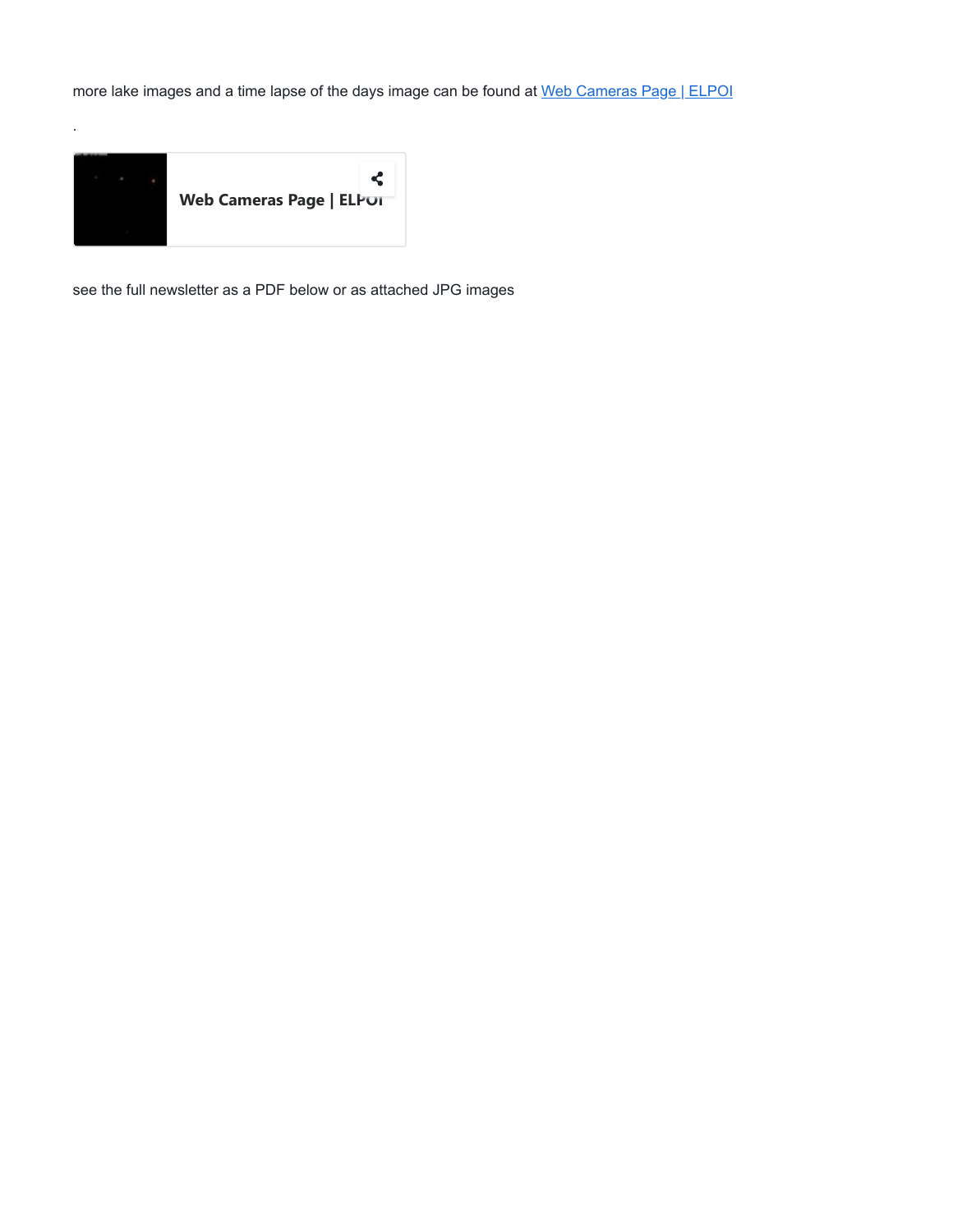## 1907 - Eagle Lake Property Owners, Inc. - Fall / Winter 2021 Newsletter

## Celebrating 114 years of responsible lake stewardship.

Greetings ELPOI members and friends,

Happy Holidays - hopefully everybody had a splendid Thanksgiving holiday with gatherings of family and friends, food and all the other trimmings as near "normal" as possible.

As Fall has arrived with its usual camp chores and close-ups, I wanted to update everyone on the activities your volunteer ELPOI Board has been working on. The following is a brief summary of events that your ELPOI officers have been involved with or are monitoring.

Weather - Thanksgiving week also brought some weather changes to the lake - Eagle Lake got a quick snow squall around 3pm on 11/26 here is an image of the result from 11/27. The first time temperatures dipped into the low 30's was November 5th and the first hard frost was November 24th with a temperature of 25 degrees



Water Level - The torrential rains we received this summer made it difficult to maintain an acceptable water level even though the boards had been taken out at the dam. NYS DEC direction is for water level at +/- 4 inches. Officially, the water level is controlled by adjusting boards in the State dam. July's rain total was impressive at some 20 inches. At the height of the rain the lake topped out at plus 10 inches. For those wondering why the lake level might have seemed excessively high this Fall, the lake received some 5 inches of rain from the end of October till the 2nd week in November. A wet season at times for sure.



Image of dock that is normally 18 inches above the water

Beavers and lots of them - On another note about the high water. Beavers were very active throughout the winter of 2020 and spring of 2021. Nearly every weekend time was spent breaking up their dam. The trapper we had caught two beavers in the spring of 2021, but he is no longer available. ELPOI retained a professional trapper this Fall to deal with the constant battle of removing debris from the spillway dam. Our new trapper, Jim Comstock, is a career trapper located in Gansevoort, NY. In one weeks time in early September he was able to set traps and remove an additional 6 very large beavers. He commented that they looked well fed, this is not surprising as the beavers love to eat the lily roots found in the channel from the boat launch to the dam. After their removal the water was flowing unhindered over the dam. However, after a few weeks our volunteer dam spotters/ maintainers found that there is probably still one beaver, maybe more, working the area as every week there is still some debris piled on the dam. With the distance the trapper needs to travel to daily check his traps he has asked if there is a local resident that wouldn't mind doing such and report to him any activity that he needs to address. One of our residents has agreed to do this and hopefully they can work together to catch the last of this year's beavers. This work will start when the lake ices over and the trapper is able to access the Beaver lodge. On the positive side of this, a mid October kayak paddle down the lake from the boat launch to the spillway did not show any dams in the channel where the beavers have in